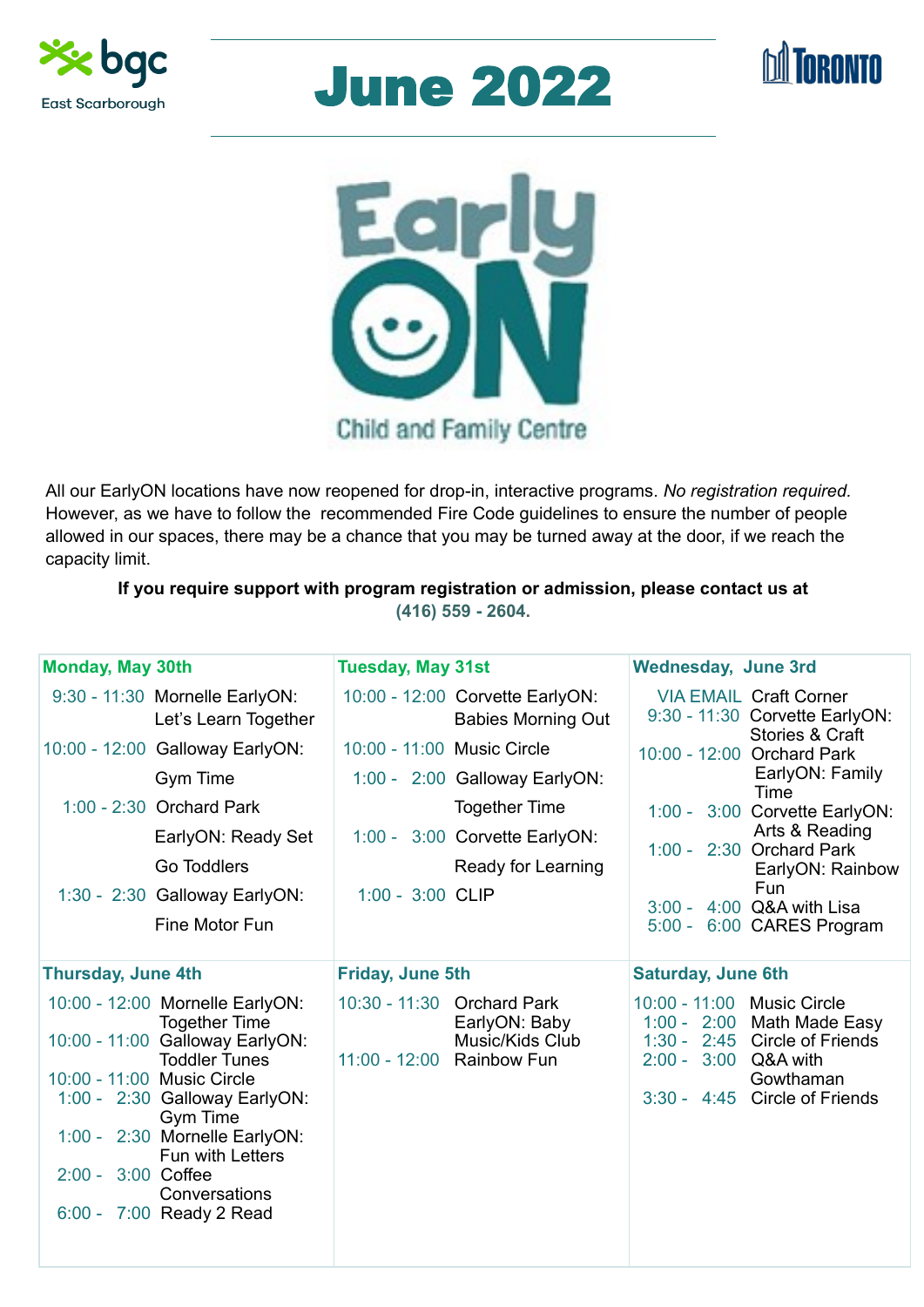| <b>Monday, June 6th</b>                                                                                                                                                                                                                                                                                                               | <b>Tuesday, June 7th</b>                                                                                                                                                                                                         | <b>Wednesday, June 8th</b>                                                                                                                                                                                                                                                                           |
|---------------------------------------------------------------------------------------------------------------------------------------------------------------------------------------------------------------------------------------------------------------------------------------------------------------------------------------|----------------------------------------------------------------------------------------------------------------------------------------------------------------------------------------------------------------------------------|------------------------------------------------------------------------------------------------------------------------------------------------------------------------------------------------------------------------------------------------------------------------------------------------------|
| 9:30 - 11:30 Mornelle EarlyON:<br>Let's Learn Together<br>10:00 - 11:30 Galloway EarlyON:<br><b>Gym Time</b><br>1:00 - 2:30 Orchard Park<br>EarlyON: Ready Set<br><b>Go Toddlers</b><br>1:00 - 2:30 Galloway EarlyON:<br>Fine Motor Fun                                                                                               | 10:00 - 12:00 Corvette EarlyON:<br><b>Babies Morning Out</b><br>10:00 - 11:00 Music Circle<br>1:00 - 2:30 Galloway EarlyON:<br><b>Together Time</b><br>1:00 - 3:00 Corvette EarlyON:<br>Ready for Learning<br>$1:00 - 3:00$ CLIP | <b>VIA EMAIL Craft Corner</b><br>9:30 - 11:30 Corvette EarlyON:<br><b>Stories &amp; Craft</b><br>10:00 - 12:00 Orchard Park<br>EarlyON: Family<br>Time<br>$3:00 - 4:00$ Q&A with Lisa<br>6:00 CARES Program<br>$5:00 -$                                                                              |
| <b>Thursday, June 9th</b>                                                                                                                                                                                                                                                                                                             | <b>Friday, June 10th</b>                                                                                                                                                                                                         | <b>Saturday, June 11th</b>                                                                                                                                                                                                                                                                           |
| 10:00 - 12:00 Mornelle EarlyON:<br><b>Together Time</b><br>10:00 - 11:00 Galloway EarlyON:<br><b>Toddler Tunes</b><br>10:00 - 11:00 Music Circle<br>1:00 - 2:30 Galloway EarlyON:<br><b>Gym Time</b><br>1:00 - 2:30 Mornelle EarlyON:<br><b>Fun with Letters</b><br>$2:00 - 3:00$ Coffee<br>Conversations<br>6:00 - 7:00 Ready 2 Read | $10:30 - 11:30$<br><b>Orchard Park</b><br>EarlyON: Baby<br>Music/Kids Club<br>10:30 - 11:30 Baby Buddies<br><b>Rainbow Fun</b><br>$11:00 - 12:00$                                                                                | 10:00 - 11:00 Music Circle<br>1:00 - 2:00 Math Made Easy<br>$1:30 - 2:45$ Circle of Friends<br>$2:00 - 3:00$ Q&A with<br>Gowthaman<br>3:30 - 4:45 Circle of Friends                                                                                                                                  |
| <b>Monday, June 13th</b>                                                                                                                                                                                                                                                                                                              | <b>Tuesday, June 14th</b>                                                                                                                                                                                                        | <b>Wednesday, June 15th</b>                                                                                                                                                                                                                                                                          |
| 9:30 - 11:30 Mornelle EarlyON:<br>Let's Learn Together<br>10:00 - 11:30 Galloway EarlyON:<br><b>Gym Time</b><br>1:00 - 2:30 Orchard Park<br>EarlyON: Ready Set<br><b>Go Toddlers</b><br>1:00 - 2:30 Galloway EarlyON:<br>Fine Motor Fun                                                                                               | 10:00 - 12:00 Corvette EarlyON:<br><b>Babies Morning Out</b><br>10:00 - 11:00 Music Circle<br>1:00 - 2:30 Galloway EarlyON:<br><b>Together Time</b><br>1:00 - 3:00 Corvette EarlyON:<br><b>Ready for Learning</b>                | <b>VIA EMAIL Craft Corner</b><br>9:30 - 11:30 Corvette EarlyON:<br><b>Stories &amp; Craft</b><br>10:00 - 12:00 Orchard Park<br>EarlyON: Family<br>Time<br>1:00 - 3:00 Corvette EarlyON:<br>Arts & Reading<br>1:00 - 2:30 Orchard Park<br>EarlyON: Rainbow<br><b>Fun</b><br>3:00 - 4:00 Q&A with Lisa |
| <b>Thursday, June 16th</b>                                                                                                                                                                                                                                                                                                            | <b>Friday, June 17th</b>                                                                                                                                                                                                         | <b>Saturday, June 18th</b>                                                                                                                                                                                                                                                                           |
| 10:00 - 12:00 Mornelle EarlyON:<br><b>Together Time</b>                                                                                                                                                                                                                                                                               | 10:30 - 11:30<br><b>Orchard Park</b><br>EarlyON: Baby                                                                                                                                                                            | 10:00 -11:30 Galloway EarlyON:<br>Play N Learn                                                                                                                                                                                                                                                       |

10:00 - 11:00 Galloway EarlyON: Toddler Tunes 10:00 - 11:00 Music Circle 1:00 - 2:30 Galloway EarlyON: Gym Time 1:00 - 2:30 Mornelle EarlyON: Fun with Letters 2:00 - 3:00 Coffee **Conversations** 6:00 - 7:00 Ready 2 Read

 Music/Kids Club 10:30 - 11:30 Baby Buddies 11:00 - 12:00 Rainbow Fun

1:30 –2:30 Galloway EarlyON: Family French 1:30 - 2:45 Circle of Friends 2:00 - 3:00 Q&A with Gowthaman 3:30 - 4:45 Circle of Friends